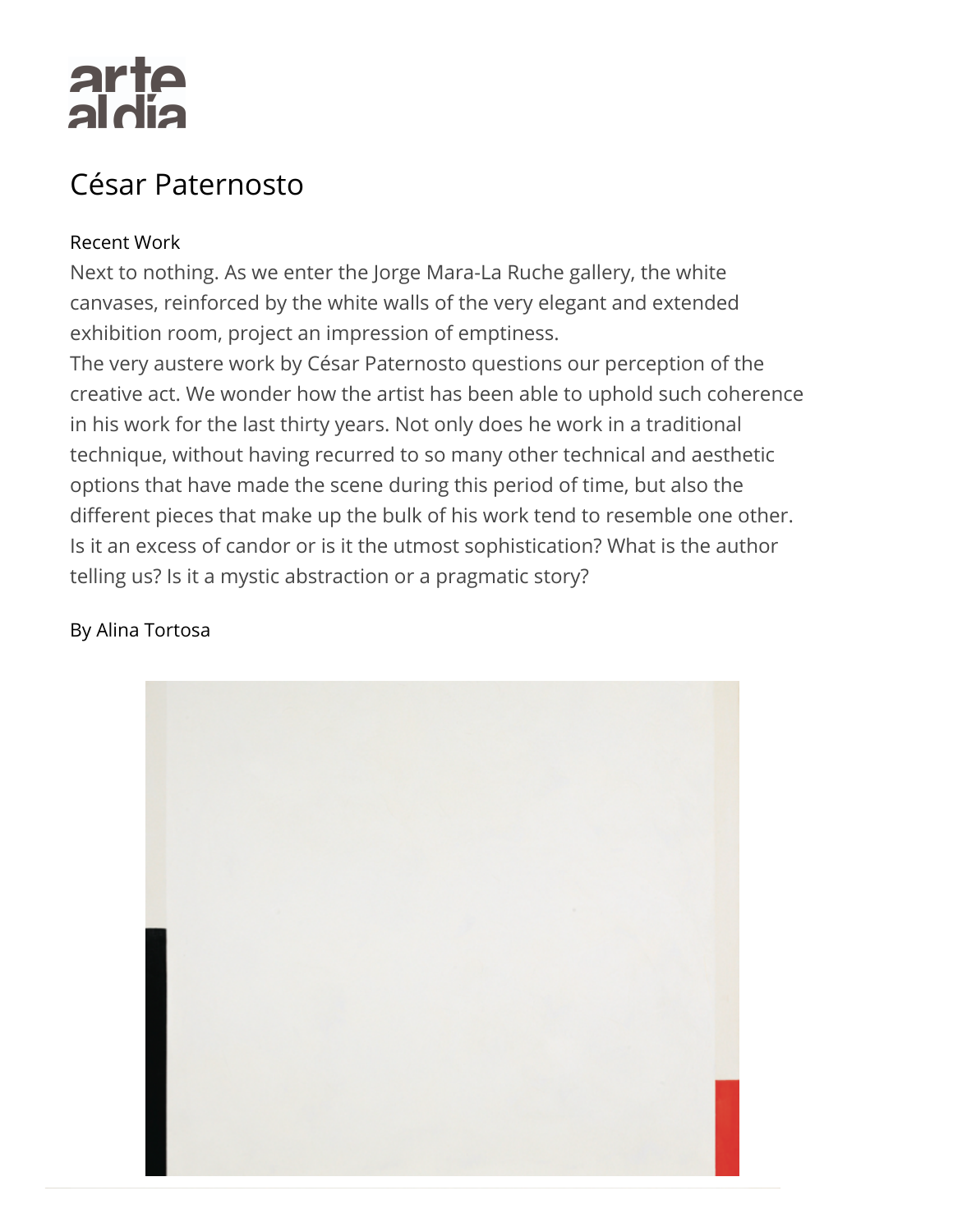It is necessary to study his career from the start, ponder his work, read his writings and notes, to understand clearly that the Next to nothingi we are looking at is the outcome of the deep convictions that drove him to illustrate and explain the origins of conceptual and minimal Western art, as well as pre-Columbian designs. The title of some of the pieces exhibited, and previous ones, help us to grasp his motivations, conscious or subliminal.

César Paternosto was born in 1931 in the city of La Plata, in the province of Buenos Aires, Argentina. From 1965 to 2004 he lived in New York. In 2004 he moved to Segovia, Spain, where he lives and works now. Though he has kept his close affectionate and cultural ties with his country of origin, his work does not represent visually the art of the River Plate. His austere spirit and the way in which he achieves work of great quality with few elements do. In the mid 1960s the art scene in New York was open to work pared down to essentials, as Barbara Rose announced it in her influential article ABCArt, in the 1965 October issue of Art in America. César Paternosto caught the spirit of the time in his 1965 bright oil on canvas paintings, in

which thick curved lines in contrasting tones cross the frontal space gracefully: Climax III, Merry go round, Untitled (orphic), Orange, Infinite and others. Then came his 1966 paintings/objects in strong monochromatic tones or in thick lines, also in contrasting tones, that he showed as wall installations: Vermilion; Orange, magenta and blue; Duino and Solitude. Alfred Barr bought Duino that same year for the MoMA collection. It was exhibited the following year as part of a collective show: The 60's Painting and Sculpture from the Museum Collection at the very Mo[MA. H](https://www.facebook.com/sharer/sharer.php?u=http://www.artealdia.com/International/Contents/Artists/Ce_sar_Paternosto)[is wo](https://twitter.com/home?status=http://www.artealdia.com/International/Contents/Artists/Ce_sar_Paternosto)rk then forwarded some of the tendencies that would be later known as specific proposals by US artists.

In February 1969 Paternosto painted the edges of the canvas for the first time, keeping the front of the canvas white. He had started what he called The oblique vision. Though his previous work placed him at the very center of the then contemporary visual art scene, the author acknowledges this evolution as a breakthrough that redefined in depth the sense of his work. Francisco Calvo Serraller focuses on this development in his essay The edge of light, published originally in the 2004 catalogue for the exhibition held at the Museo de Arte Contemporáneo Esteban Vicente, in Segovia, and was published again in the catalogue for the current show.

This exercise of painting the edges of the canvases, putting emphasis on what is seen obliquely, avoiding a frontal vision of the work, reminds us of the discussion between Piet Mondrian and Van Doesburg, on whether the lines that divided the areas of a painting ought to be only vertical and horizontal or could cross de canvas in diagonals.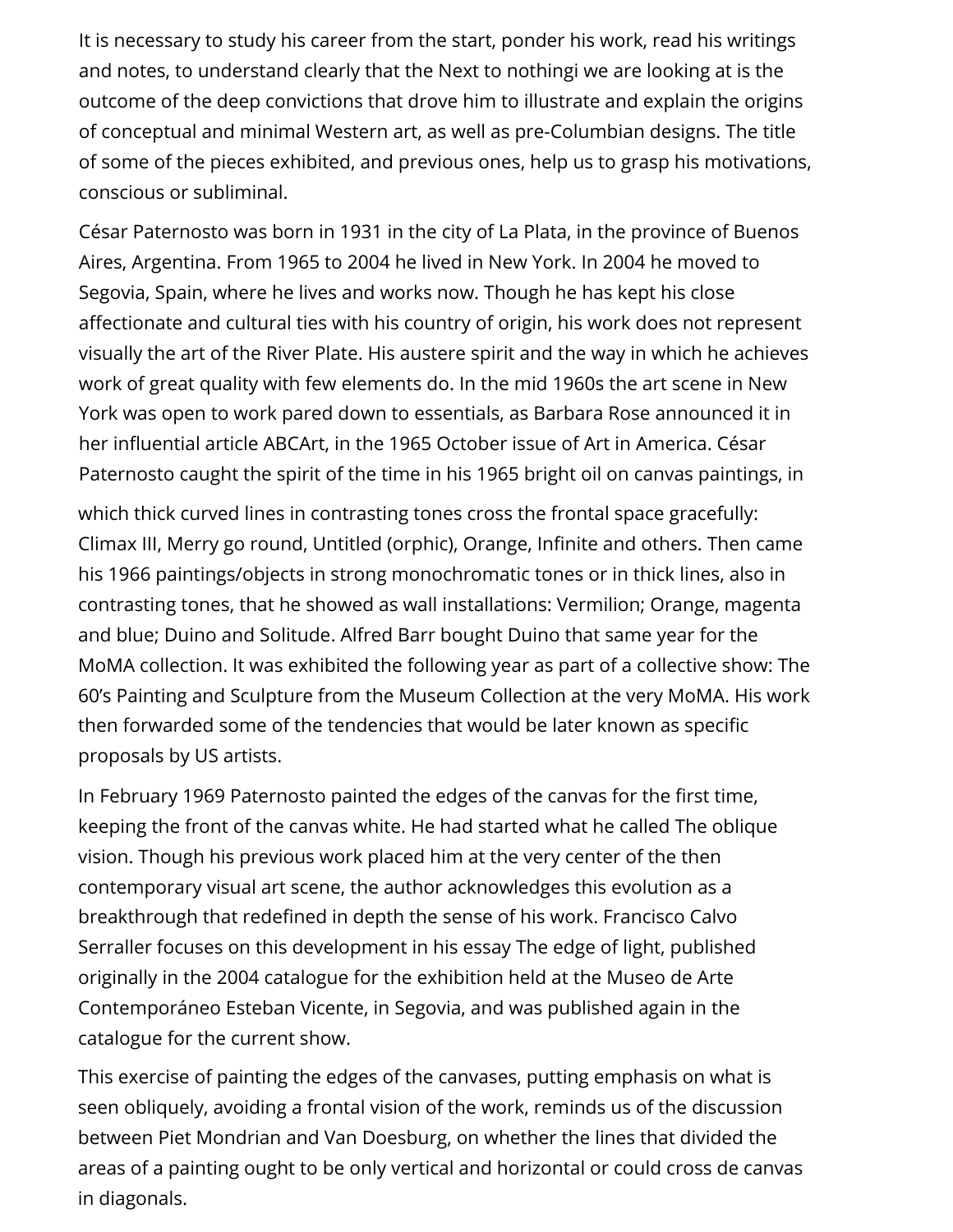Except for a first period during which Paternosto drew indigenous symbols on dark backgrounds or, much later, after his research trips to the North of Argentina, to Bolivia and Peru in 1977, and to Perú again in 1979, when he restricted his palette to a monochromatic range of browns and grays, the gritty grays of the landscape, his paintings from 1969 to today are in lively shades with, most of the time, recurrent white spaces.

In 1993 he exhibited for the first time a series of abstract sculptures in pigmented cement: Porticos and Facades, in the Exit Art gallery in New York, in the show titled Abstraction as meaning. A name that describes well the brunt of his work. These pieces were inspired in ancient ruins, such as the Gate of the Moon in Tiwanaku in Bolivia, the Portico of Apollo, in the isle of Naxos in Greece, or in some of the Inca sculptures.

That Abstraction as meaning was the axis of his work implies, as Paternosto himself has said and written, a great stubbornness on his part. Music is a discipline that has always been close to the artist's heart. In musical terms, then, his work may be considered an ostinato sostenuto. The ongoing effort of this author to achieve the core of his expectations has taken him to do away with anything that did not signify, everything that did not bear a close relationship to his intense quest for meaning.

The great paradox of Paternosto's work is that after achieving significant work in the 1960s in what was then the navel of Western modern and contemporary art, it was in Peru, years later, where he found the aesthetic and conceptual support that corroborated fully his vocation to work on abstract art.

In César Paternosto / Obras recientes, the current show, the paintings are luminous. The white canvases, the edges of which are painted in different shades, could well refer to atonal music, in which the silence from a group of notes to the next takes place at different intervals in the musical phrases in the score. At the end of the exhibition room, a square space is devoted to delightful and refined series of gouaches on paper in three- dimensional folds. Smaller previous work to be found in the gallery library, water colour pencils on paper of the series called Paper threads, are also delightful.

I hope to have answered my own questions. The work discussed above is sophisticated and denotes superb talent, it tells us, sotto voce, a story rooted in the history of our continent. It is unyielding, the outcome of a genuine vocation, telling us elliptically the origins of visual systems previous to avant guard proposals by twenty-century European artists, without belittling their input as seminal figures. On the contrary. The redefinition of the origins of abstraction from pre-Colombian history links the artists of every generation to a legitimate ancestral history.